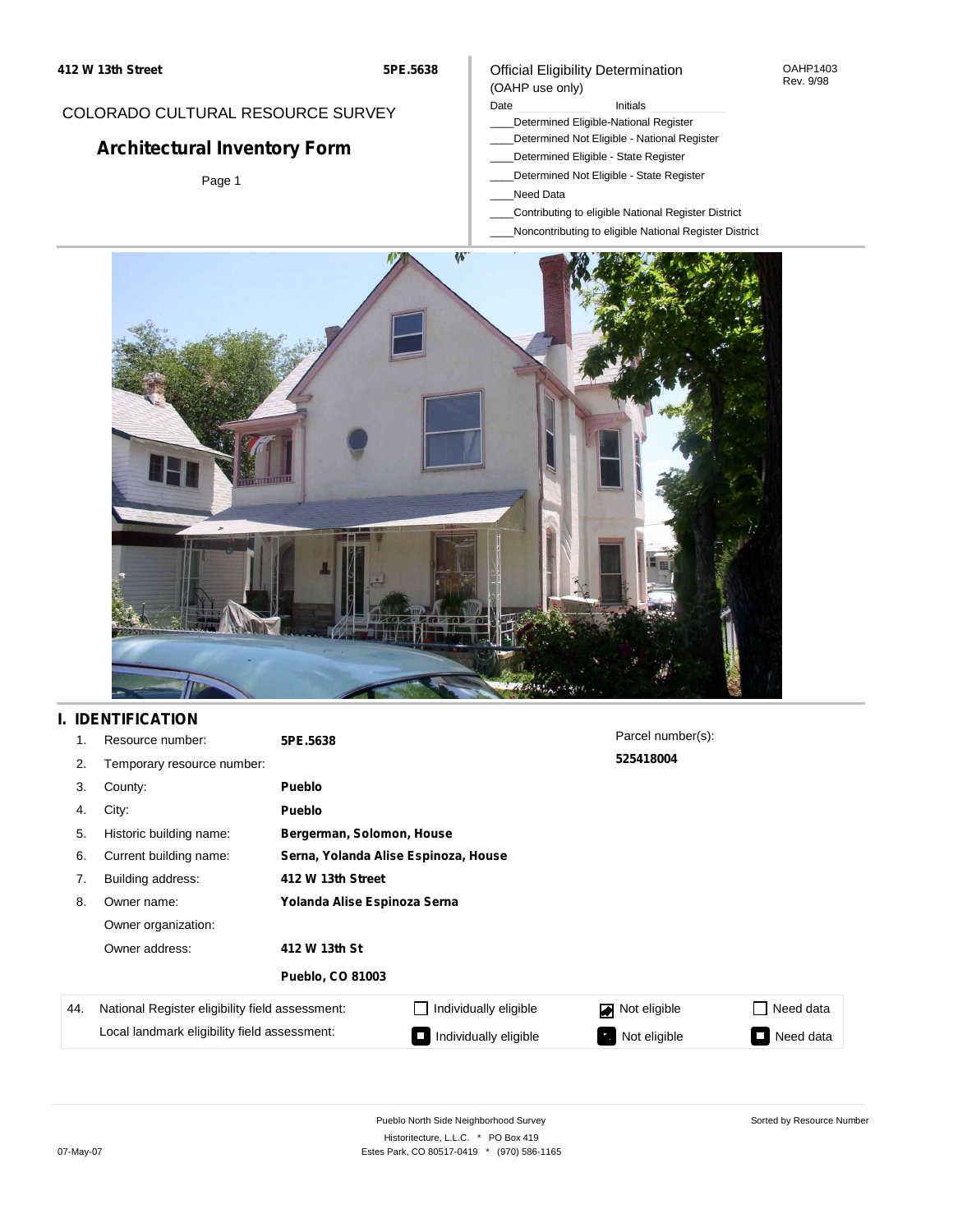Sorted by Resource Number

### **Architectural Inventory Form**

Page 2

### **II. GEOGRAPHIC INFORMATION**

| 9.  | P.M.                    |     | 6th             |    |     | Township:                            |  |                         | <b>20S</b> |    |           |           | Range:            | 65W |         |
|-----|-------------------------|-----|-----------------|----|-----|--------------------------------------|--|-------------------------|------------|----|-----------|-----------|-------------------|-----|---------|
|     |                         | SE. | 1/4             | of | NE. | 1/4                                  |  | of NW                   | 1/4        | of | <b>SE</b> | 1/4       | of Section        |     | 25      |
|     | 10. UTM reference zone: |     |                 |    | 13  |                                      |  |                         |            |    |           |           |                   |     |         |
|     | Easting:                |     |                 |    |     | 533914                               |  |                         |            |    |           | Northing: |                   |     | 4236608 |
| 11. |                         |     | USGS quad name: |    |     |                                      |  | <b>Northeast Pueblo</b> |            |    |           | Scale:    |                   |     | 7.5     |
|     | Year:                   |     |                 |    |     | 1961 (Photorevised 1970 and<br>1974) |  |                         |            |    |           |           |                   |     |         |
| 12. | $Lot(s)$ :              |     |                 |    |     | Lot 6; Block 26                      |  |                         |            |    |           |           |                   |     |         |
|     | Addition:               |     |                 |    |     | <b>County Addition</b>               |  |                         |            |    |           |           | Year of addition: |     | 1869    |

13. Boundary description and justification:

The boundary, as described above, contains but does not exceed the land historically associated with this property.

П Metes and bounds exist:

#### **III. ARCHITECTURAL DESCRIPTION**

| 14. | Building plan (footprint, shape):    | <b>Irregular Plan</b>                |                       |
|-----|--------------------------------------|--------------------------------------|-----------------------|
|     | Other building plan descriptions:    |                                      |                       |
| 15. | Dimensions in feet (length x width): | 1,227 square feet                    |                       |
| 16. | Number of stories:                   | 2                                    |                       |
| 17. | Primary external wall material(s):   | <b>Stucco</b>                        | Other wall materials: |
|     |                                      |                                      |                       |
| 18. | Roof configuration:                  | <b>Gabled Roof/Cross Gabled Roof</b> |                       |
|     | Other roof configurations:           |                                      |                       |
| 19. | Primary external roof material:      | <b>Asphalt Roof</b>                  |                       |
|     | Other roof materials:                |                                      |                       |
| 20. | Special features:                    | Fence                                |                       |
|     |                                      | <b>Balcony</b>                       |                       |
|     |                                      | <b>Porch</b>                         |                       |
|     |                                      | Chimney                              |                       |
|     |                                      | <b>Window/Segmental Arch</b>         |                       |

#### 21. General architectural description:

Oriented to the north, this house rests on a sandstone foundation, largely concealed behind concrete. Cream-painted stucco clads the exterior walls. A faux stone veneer covers the bottom 3 feet of the front (north) facade. Windows are 1-over-1-light, double-hung sash. Most have white aluminum frames and storm windows. All have narrow, pink-painted wood frames. Many have pink-painted, rough-faced sandstone sills and a few open beneath segmental arches. The window piercing the east end of the façade's first story has a round-arch transom. This particular window has pink-painted wood frames. A single-light, round window opens directly above the principal doorway, in the second story. Some kind of cantilevered pedestal or basin projects from the wall below the window. A 2-story, 3-sided, canted bay protrudes from near the center of the west elevation. It is protected beneath its own gable. Large, scrolled brackets support the gable of the canted corners of the bay. A shed-roofed porch spans the entire facade. It has a concrete floor, and white, wrought-iron railings and supports. Approaching the center of the porch are 2 concrete steps. The principal doorway opens east of center in the façade. It hosts a paneled, 1-light, glass-inwood-frame door, opening behind a white, aluminum-frame storm door. A single-light transom is above the door. A small balcony, protected beneath a shed roof, fills the inside (northeast-facing) corner. Supporting the structure along its east side is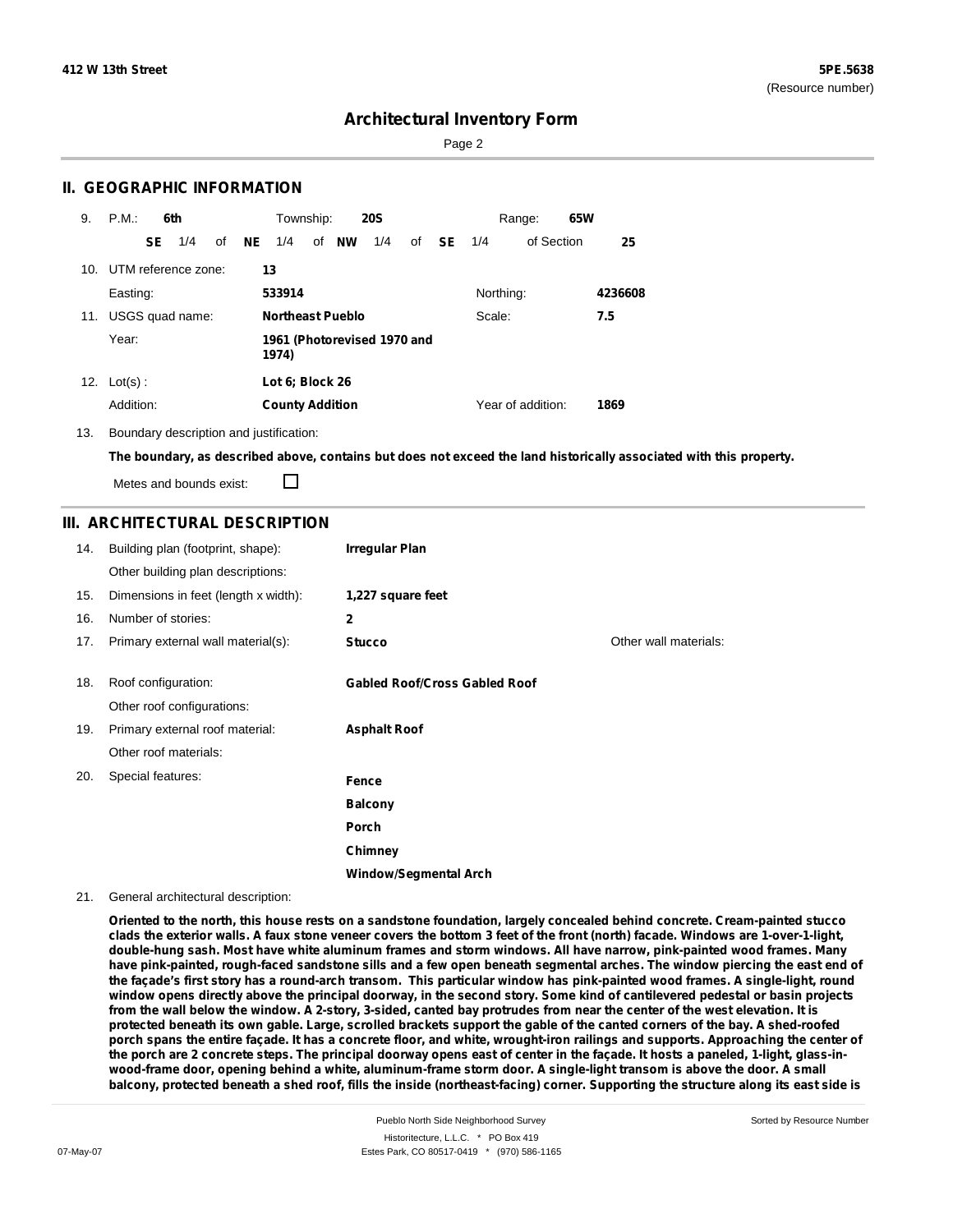Page 3

a massive, scrolled bracket. The balcony features pink-painted, square, wood supports and balustrade. A doorway opens onto the balcony. It hosts a paneled, 1-light, glass-in-wood-frame door, with a transom above it. Another doorway opens in the south end of the west elevation, providing access to an uncovered porch or patio. A short and narrow doorway opens in the southfacing gable. It hosts a two-light, white-painted door, behind an aluminum-frame storm door. A sidelight is east of the doorway, which provides access to a small, steel balcony. Gray, interlocking asphalt shingles cover the cross-gabled roof. Pink-painted wood fascia and soffit box the shallowly overhanging eaves and the gables have eave returns. A corbelled, red-brick chimney protrudes above the east-facing gable, while another is above the south-facing gable. A more elaborate chimney protrudes near **the northwest corner of the house.**

22. Architectural style:

**Late Victorian/Edwardian** 

Other architectural styles:

Building type:

23. Landscape or special setting features:

This property is located on terrain sloping downward from north to south, with an elevation of around 4,700 feet above mean sea level. The neighborhood features modest, one- and two-story houses. Most of the houses here have an unusually shallow setback from West 13th Street, the busy, principal east-west thoroughfare through this area. This property is situated on the south side of West 13th Street, between 410 West 13th Street to the east and 414 West 13th Street to the west. A planted-grass yard, with mature landscaping, surrounds the building. Encircling the property is a chain-link fence. Large rose bushes flank **the gate leading to the front yard.**

- 24. Associated buildings, features or objects:
	- 1 : Type: **Garage**

### **IV. ARCHITECTURAL HISTORY**

| 25. | Date of Construction:  | Estimate:         | 1890                             | Actual:                                                                                                                                                 |
|-----|------------------------|-------------------|----------------------------------|---------------------------------------------------------------------------------------------------------------------------------------------------------|
|     | Source of Information: |                   |                                  | Sanborn Fire Insurance Maps (for Pueblo, Colorado). New York: Sanborn Map and<br>Publishing Co., 1883, 1886, 1889, 1893, 1904-05, 1904-51, and 1904-52. |
| 26. | Architect:             | unknown           |                                  |                                                                                                                                                         |
|     | Source of information: |                   |                                  |                                                                                                                                                         |
| 27. | Builder:               | unknown           |                                  |                                                                                                                                                         |
|     | Source of information: |                   |                                  |                                                                                                                                                         |
| 28. | Original Owner:        | Solomon Bergerman |                                  |                                                                                                                                                         |
|     | Source of information: |                   | Co. consulted 1886 through 2003. | Pueblo City Directory. Pueblo, Co.; Salt Lake City; Kansas City, Mo.; and others: R.L. Polk &                                                           |

29. Construction history:

According to Pueblo County Tax Assessor records, this building was constructed in 1900. However it appears on an 1893 Sanborn map. This original wall cladding was brick, much like 409 West 13th Street (5PE.5635). The original windows and the front (north) porch have also been replaced. All of these modifications appear to have occurred after 1980. The garage also **dates to this period. A rear porch was probably removed to make room for the garage.**

30. Location: **original** Date of move(s):

#### **V. HISTORICAL ASSOCIATIONS**

31. Original use(s): **Single Dwelling**

Describe: A large, 2-car garage is located south of the house. Oriented to the south, the building rests on **a concrete slab. White-painted stucco clads the exterior walls. Windows are 1-beside-1-light, sliding sash with aluminum frames. They open in the east, north, and west elevations. Dominating the front (south) elevation is a 32-panel, metal, overhead-retractable garage door, painted white. A pink-painted, 6-panel metal door opens in the center of the west elevation. Gray asphalt shingles cover the front-gabled roof. Pink-painted wood fascia and soffit box the eaves.**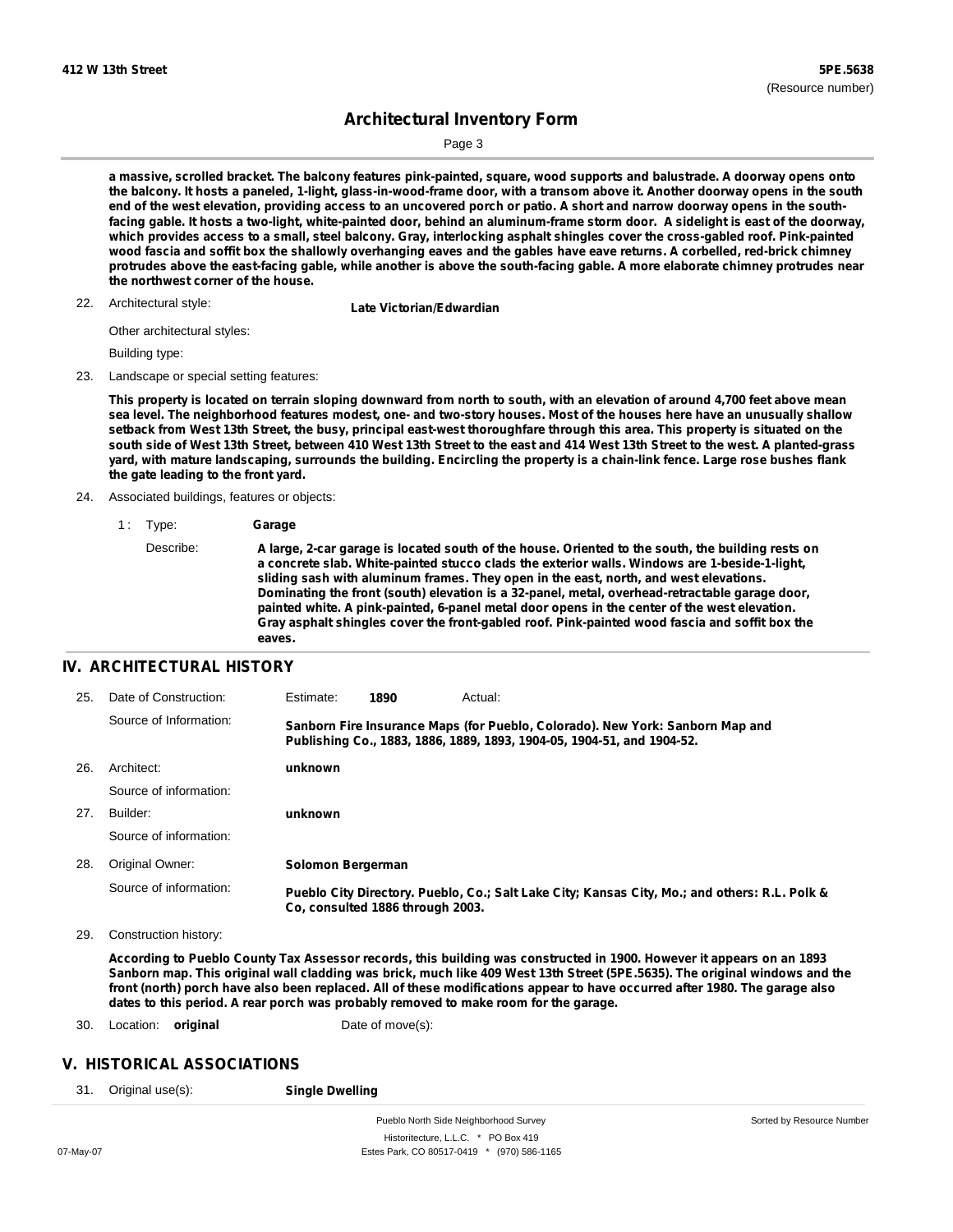Page 4

| 32. | Intermediate use(s): | <b>Multiple Dwelling</b> |
|-----|----------------------|--------------------------|
| 33. | Current use(s):      | <b>Single Dwelling</b>   |
| 34. | Site type(s):        | <b>Residence</b>         |

35. Historical background:

This house was constructed around 1890 for prominent Pueblo merchant Solomon "Sol" Bergerman. He was the son of German immigrants who arrived in Pueblo around 1866. His father, Mark Bergerman, opened a small men's clothing shop in the 300 block of Santa Fe Avenue. The store prospered, and both of Mark's sons, Sol and Benjamin, joined him in the business. In 1890 they constructed a new, 3-story building for their business, at 317-319 Santa Fe Avenue. Mark retired in 1893, leaving the business to Sol and Ben. In 1898, the Bergerman brothers followed the trend in Pueblo's downtown development as business centered more and more on Main Street over Santa Fe Avenue, eventually opening a large store at the corner of 5th and Main. They also opened a branch store at the corner of Northern and Evans avenues, which Ben managed. In 1897, the **brothers sold their interests in each other's stores, with Sol owning the downtown store.**

Sol Bergerman was born in Pueblo around 1871. He married his wife, Julia, a native of Illinois, around 1895. While residing at **this address they had two children, Irene and Stanley. They also resided here with a domestic servant.**

In 1914 the residents were the Robert L. Stewart family, including daughter and son-in-law Florence M. and Simon P. Shonsbye. **A.G. Liljestrom lived here in 1919. He was an employee of the Stearns-Rogers Manufacturing Company.**

Prior to 1925, Lloyd H. and Mary J. Dingman purchased the property and resided here. Around 1940, Oscar J. Carr appears to have owned this lot, converting the house into apartments. In 1950, the owner was Charles O. Smith. By 1955, Mahala Bach owned the property, followed by Max Martinez in 1960. Elmer C. Espinoza eventually purchased the property, residing here with his family. His daughter, Yolanda Alise Espinoza Serna, acquired the property in 1994. She is the current owner and resident. **The house is again a single-family residence.**

Sources of information: 36.

**Pueblo County Office of Tax Assessor. Property information card [internet].**

**Pueblo City Directory. Pueblo, Co.; Salt Lake City; Kansas City, Mo.; and others: R.L. Polk & Co, consulted 1886 through 2003.**

**Sanborn Fire Insurance Maps (for Pueblo, Colorado). New York: Sanborn Map and Publishing Co., 1883, 1886, 1889, 1893, 1904-05, 1904-51, and 1904-52.**

**"Ben Bergerman." In Colorado and Its People: A Narrative and Topical History of the Centennial State, L.R. Hafen, 153-4. New York, Lewis Historical Publishing Co., 1948.**

**"Shonsbye (Simon E.)" [obituary]. Pueblo Chieftain, 24 March 1926, p. 10.**

**"Robert L. Stewart" [obituary]. Pueblo Chieftain, 24 January 1930, p. 8.**

**"A.J. Liljestrom Dies at Denver." Pueblo Chieftain, 28 April 1937, p.9.**

**"Smith (Charles O.)" [obituary]. Pueblo Chieftain, 30 May 1943, p. 8.**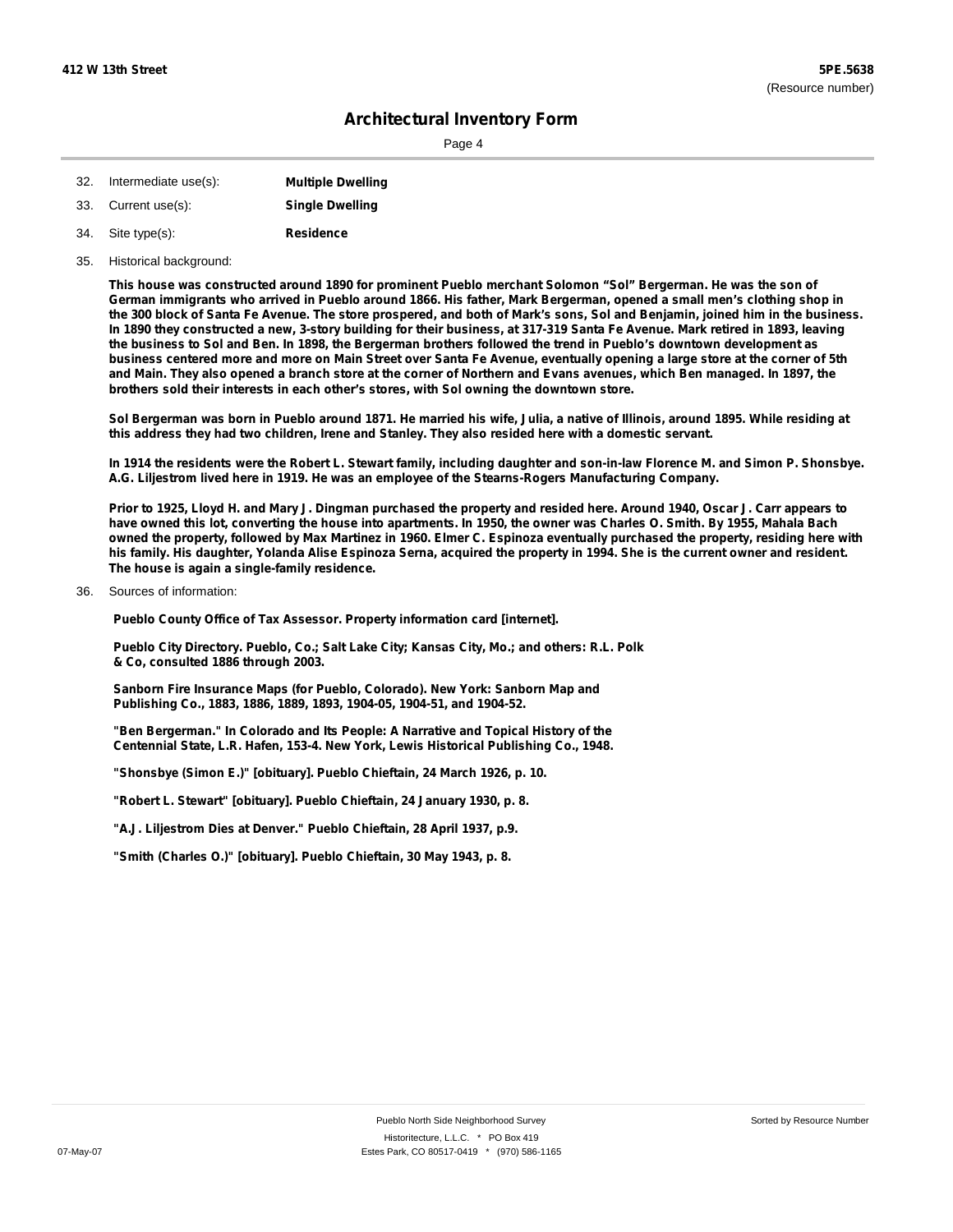÷

Sorted by Resource Number

# **Architectural Inventory Form**

Page 5

|     | <b>VI. SIGNIFICANCE</b>                                                                                                                                                                                                                                                               |  |  |  |  |  |  |  |
|-----|---------------------------------------------------------------------------------------------------------------------------------------------------------------------------------------------------------------------------------------------------------------------------------------|--|--|--|--|--|--|--|
| 37. | Local landmark designation:<br>Yes $\Box$<br>No.<br>$\mathbf{F}$                                                                                                                                                                                                                      |  |  |  |  |  |  |  |
|     | Designation authority:                                                                                                                                                                                                                                                                |  |  |  |  |  |  |  |
|     | Date of designation:                                                                                                                                                                                                                                                                  |  |  |  |  |  |  |  |
| 38. | Applicable National Register criteria:                                                                                                                                                                                                                                                |  |  |  |  |  |  |  |
|     | A. Associated with events that have made a significant contribution to the broad pattern of our history.                                                                                                                                                                              |  |  |  |  |  |  |  |
|     | $\Box$<br>B. Associated with the lives of persons significant in our past.                                                                                                                                                                                                            |  |  |  |  |  |  |  |
|     | C. Embodies the distinctive characteristics of a type, period, or method of construction, or represents the work<br>◙<br>of a master, or that possess high artistic values, or represents a significant and distinguished entity whose<br>components may lack individual distinction. |  |  |  |  |  |  |  |
|     | D. Has yielded, or may be likely to yield, information important in history or prehistory.                                                                                                                                                                                            |  |  |  |  |  |  |  |
|     | Qualifies under Criteria Considerations A through G (see manual).                                                                                                                                                                                                                     |  |  |  |  |  |  |  |
|     | Does not meet any of the above National Register criteria.                                                                                                                                                                                                                            |  |  |  |  |  |  |  |
|     | <b>Pueblo Standards for Designation:</b>                                                                                                                                                                                                                                              |  |  |  |  |  |  |  |
|     | <u>1a. History</u>                                                                                                                                                                                                                                                                    |  |  |  |  |  |  |  |
|     | Have direct association with the historical development of the city, state, or nation; or<br>$\overline{\phantom{a}}$ .                                                                                                                                                               |  |  |  |  |  |  |  |
|     | <u>1b. History</u>                                                                                                                                                                                                                                                                    |  |  |  |  |  |  |  |
|     | Be the site of a significant historic event; or<br>$\Box$                                                                                                                                                                                                                             |  |  |  |  |  |  |  |
|     | 1c. History                                                                                                                                                                                                                                                                           |  |  |  |  |  |  |  |
|     | Have direct and substantial association with a person or group of persons who had influence on society.<br>$\Box$                                                                                                                                                                     |  |  |  |  |  |  |  |
|     | 2a. Architecture                                                                                                                                                                                                                                                                      |  |  |  |  |  |  |  |
|     | Embody distinguishing characteristics of an architectural style or type; or<br>$\Box$                                                                                                                                                                                                 |  |  |  |  |  |  |  |
|     | 2b. Architecture                                                                                                                                                                                                                                                                      |  |  |  |  |  |  |  |
|     | Be a significant example of the work of a recognized architect or master builder, or<br>$\mathcal{L}_{\mathcal{A}}$                                                                                                                                                                   |  |  |  |  |  |  |  |
|     | 2c. Architecture                                                                                                                                                                                                                                                                      |  |  |  |  |  |  |  |
|     | Contain elements of architectural design, engineering, materials, craftsmanship, or artistic merit which represent a<br>О<br>significant or influential innovation;                                                                                                                   |  |  |  |  |  |  |  |
|     | 2d. Architecture                                                                                                                                                                                                                                                                      |  |  |  |  |  |  |  |
|     | Portray the environment of a group of people or physical development of an area of the city in an era of history<br>О<br>characterized by a distinctive architectural style.                                                                                                          |  |  |  |  |  |  |  |
|     | 3a. Geography                                                                                                                                                                                                                                                                         |  |  |  |  |  |  |  |
|     | Have a prominent location or be an established, familiar, and orienting visual feature of the contemporary city, or                                                                                                                                                                   |  |  |  |  |  |  |  |
|     | 3b. Geography<br>Promote understanding and appreciation of Pueblo's environment by means of distinctive physical characteristics<br>or rarity; or                                                                                                                                     |  |  |  |  |  |  |  |
|     | 3c. Geography                                                                                                                                                                                                                                                                         |  |  |  |  |  |  |  |
|     | Make a special contribution to Pueblo's distinctive character.<br>$\Box$                                                                                                                                                                                                              |  |  |  |  |  |  |  |
|     | Not Applicable                                                                                                                                                                                                                                                                        |  |  |  |  |  |  |  |
|     | Does not meet any of the above Pueblo landmark criteria.<br>П                                                                                                                                                                                                                         |  |  |  |  |  |  |  |
| 39. | Area(s) of Significance:<br><b>Architecture</b>                                                                                                                                                                                                                                       |  |  |  |  |  |  |  |
| 40. | Period of Significance:<br>ca. 1890                                                                                                                                                                                                                                                   |  |  |  |  |  |  |  |
| 41. | National:<br>Level of significance:<br>State<br>Local<br>$\Box$                                                                                                                                                                                                                       |  |  |  |  |  |  |  |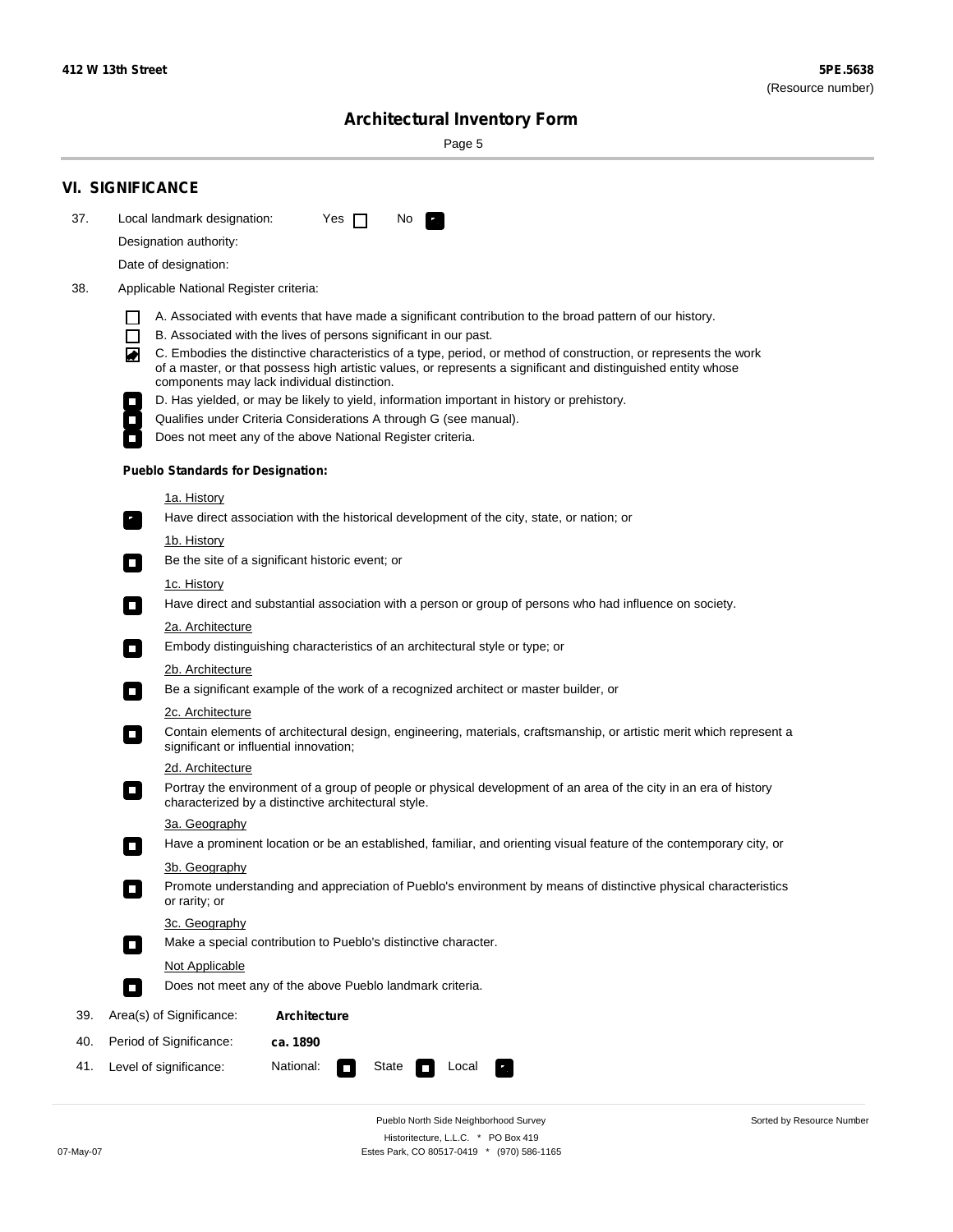Page 6

#### 42. Statement of significance:

This property is historically significant under Pueblo Local Landmark criterion 1A for its association with the development of **Pueblo's North Side Neighborhood, when more architecturally sophisticated buildings like this one joined the smaller,** plainer dwellings originally constructed here. It is also associated with Pueblo's professional middle class, which largely settled in the neighborhood. As well, the house is architecturally significant under National Register criterion C (Pueblo Local Landmark criterion 2A) as an intact example of the Edwardian style. However, the levels of architectural and historical significance, combined with physical integrity, are not to the extent that this property would qualify for individual listing in the National Register of Historic Places, the Colorado State Register of Historic Properties, or as a City of Pueblo Landmark. **Nonetheless, it is most likely a contributing resource within any potential historic district.**

Constructed around 1890, this house exhibits a moderately low level of physical integrity relative to the seven aspects of integrity as defined by the National Park Service and the Colorado Historical Society: location, setting, design, materials, workmanship, feeling, and association. Stucco covers the original brick exterior wall cladding, the original windows have been replaced, and the porches have either been reconstructed or removed altogether. All of these modifications occurred **after the period of significance.**

#### **VII. NATIONAL REGISTER ELIGIBILITY ASSESSMENT**

44. National Register eligibility field assessment: Local landmark eligibility field assessment:

**Individually eligible Not eligible** Not eligible **Need data** 45. Is there National Register district potential? Yes ▰ No IT.

**Pueblo's North Side Neighborhood represents the evolution of the city's professional middle and upper classes. Its diversity of architectural styles and forms directly represents the city's changing economic and cultural climates. As well, the neighborhood is distinctive because it appears to have evolved independently of the area's dominant industry, steel manufacturing.** Discuss:

> Yes Yes

No

**Individually eligible Not eligible** Not eligible **Need data** 

 $No$   $\neg$   $N/A$ 

 $N/A$ 

If there is National Register district potential, is this building contributing:

If the building is in existing National Register district, is it contributing: 46.

### **VIII. RECORDING INFORMATION**

| 47. | Photograph numbers): | <b>CD-ROM Photo Disc: North Side Photos</b><br>File Name(s): 13thstw412                                                       |
|-----|----------------------|-------------------------------------------------------------------------------------------------------------------------------|
|     | Negatives filed at:  | <b>Special Collections</b><br><b>Robert Hoag Rawlings Public Library</b><br>100 East Abriendo Avenue<br>Pueblo, CO 81004-4290 |
| 48. | Report title:        | <b>Pueblo North Side Neighborhood Survey</b>                                                                                  |
| 49. | $Date(s)$ :          | 06/22/05                                                                                                                      |
| 50. | Recorder(s):         | <b>Adam Thomas</b>                                                                                                            |
| 51. | Organization:        | Historitecture, L.L.C.                                                                                                        |
| 52. | Address:             | <b>PO Box 419</b>                                                                                                             |
|     |                      | Estes Park, CO 80517-0419                                                                                                     |
| 53. | Phone number(s):     | (970) 586-1165                                                                                                                |

<sup>43.</sup> Assessment of historic physical integrity related to significance: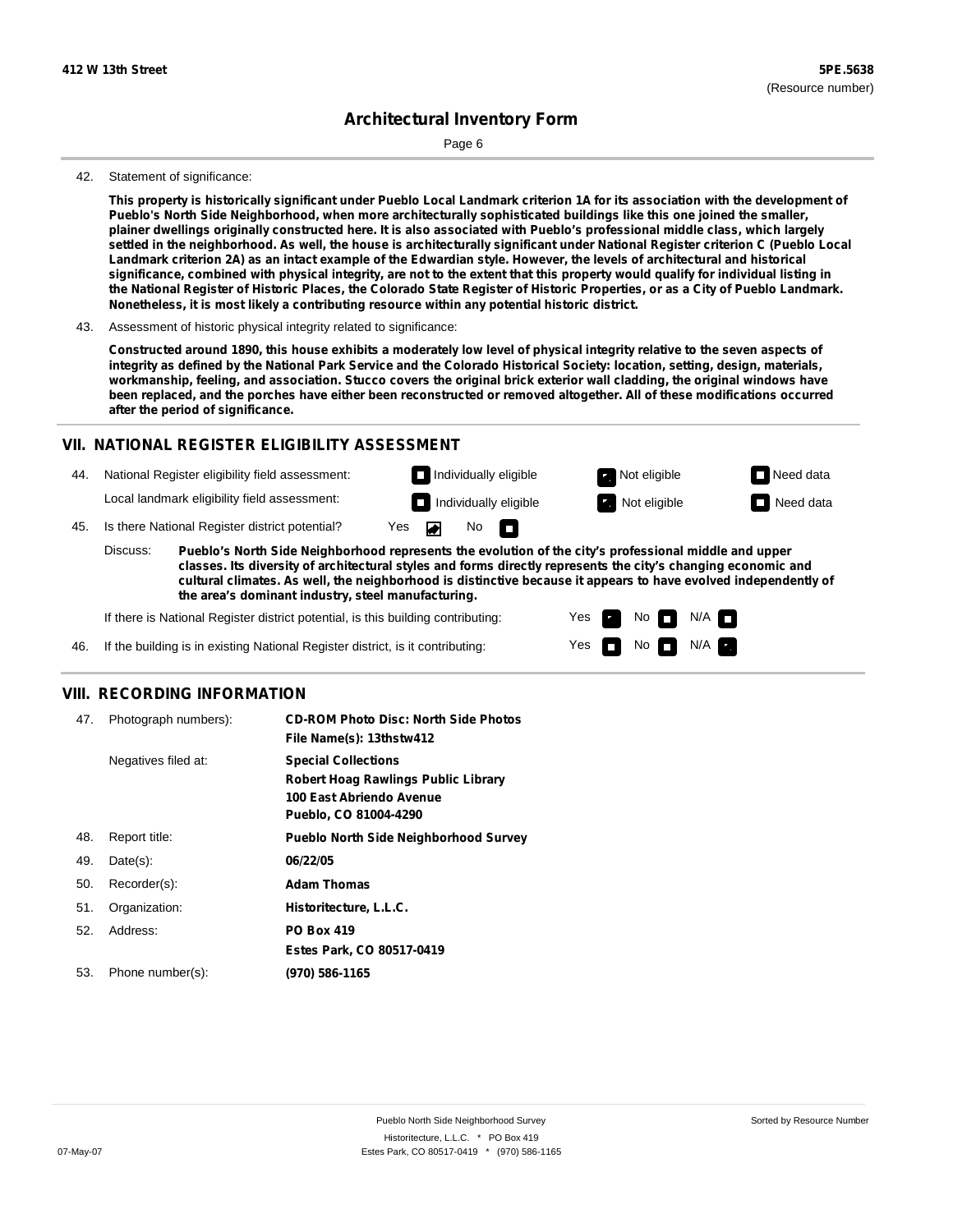Page 7